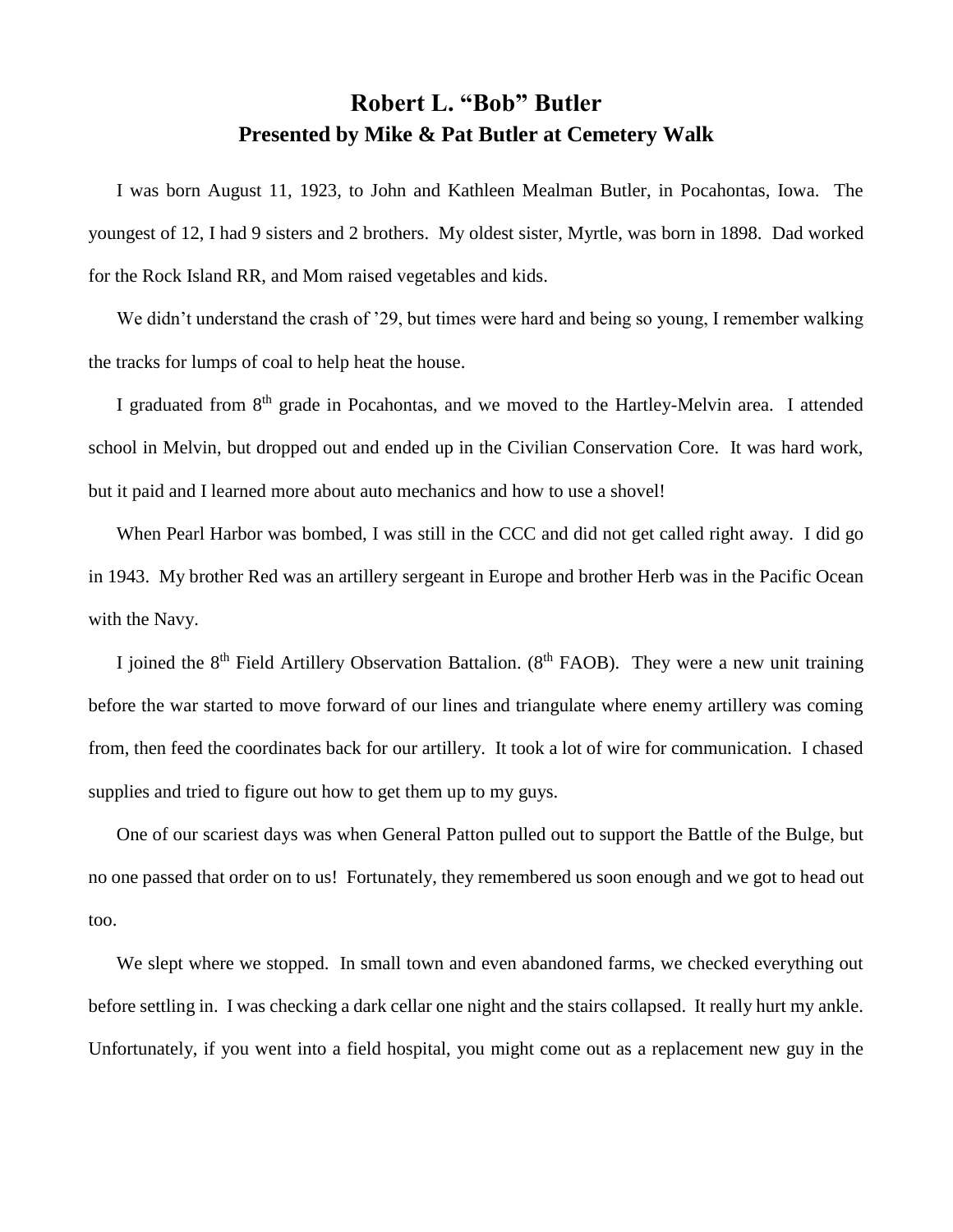infantry. I decided I would prefer the  $8<sup>th</sup>$  FAOB, so lived with it. It bothered me the rest of my life. (The VA later put in an artificial ankle, but I wore it out).

There were not a lot of jobs available when I got back to Hartley after discharge. The government paid us "walking around" money. I remember Frank & Elsie Walters farm on the East end of Hartley. They were some who were kind enough to put us to work and pay what we were worth.

Virgil Lage hired me at his DX station between the Creamery and the old Legion Club. He sold it to me as he moved more into the Creamery management. Abel Anderson was very kind in giving me a steady business of servicing the cream trucks and had this nice girl Julie in the office. She and I hit it off and we were married in 1953. We had 2 sons: Mike and Pat.

I did use some of my GI bill for flying lessons with Lambert Fechter, but they ended with his tragic crash!

The Hartley Legion has done such good things and those guys knew what it was all about, so I became a Legion member.

I joined the Hartley Fire Department in 1954 and stayed for 35 or so years. Great guys, and I always felt we were doing a real service. It did drive Julie, Mike, & Pat a little crazy that I installed a buzzer in the garage, so I got an early warning of an alarm.

You know I really liked sitting in the shade of our garage and watching you all go by. Of course, I had to warn some of you that it is only neighborly to say hello and if in your car to "slow down", we have kids around here!

Full service gas station work is hard on you. When there was a retirement after the high school opened, I applied and became a "Maintenance Engineer"! It seemed like custodial work, but I like the title!

The building and grounds were new and for 25 years I loved the kids passing through. Occasionally I let them know they were out of line, but mostly they were youngsters growing up in a small town. The teachers and other staff were great too, just sometimes I also had to wonder what they were up to?!